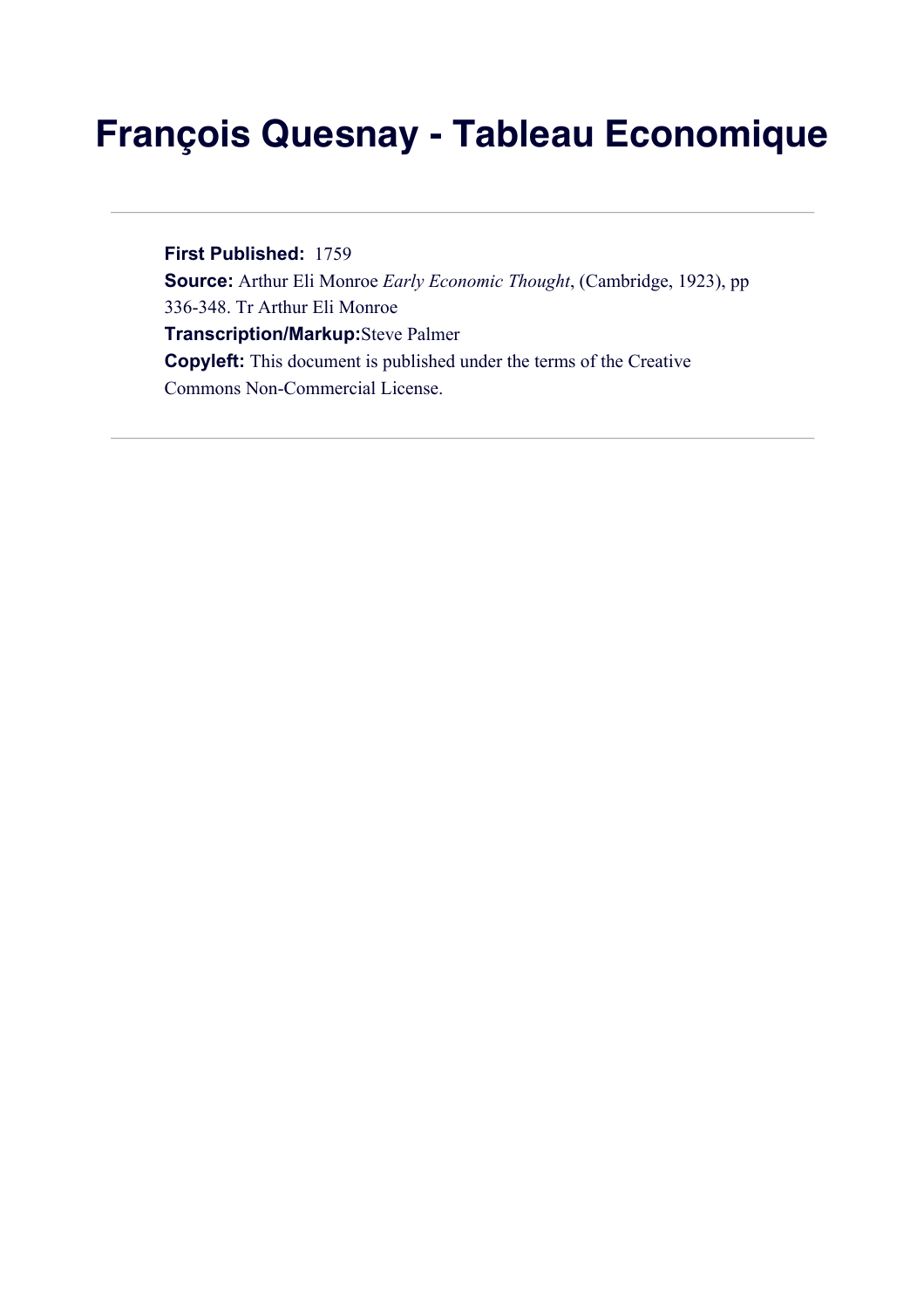## ECONOMIC TABLE



TOTAL REPRODUCTION..........600 L. of revenue; besides the annual expenditures of 600 L. and the interest on the original advances of the Husbandman, amounting to 300 L., which the land restores. Thus the reproduction is 1500 L., including the revenue of 600 L. which is the basis of the calculation, apart from taxes deducted, and the advances required for its annual reproduction, &c.

(The diagram above is simplified slightly, but not so as to require any modification of Quesnay's Explanation.)

## **Explanation of the Economic Table**

THE *productive Expenditure*s are employed in agriculture, meadows, pastures, forests, mines, fishing, etc. to perpetuate riches in the form of grain, beverages, wood, cattle, raw materials for the handicrafts, etc.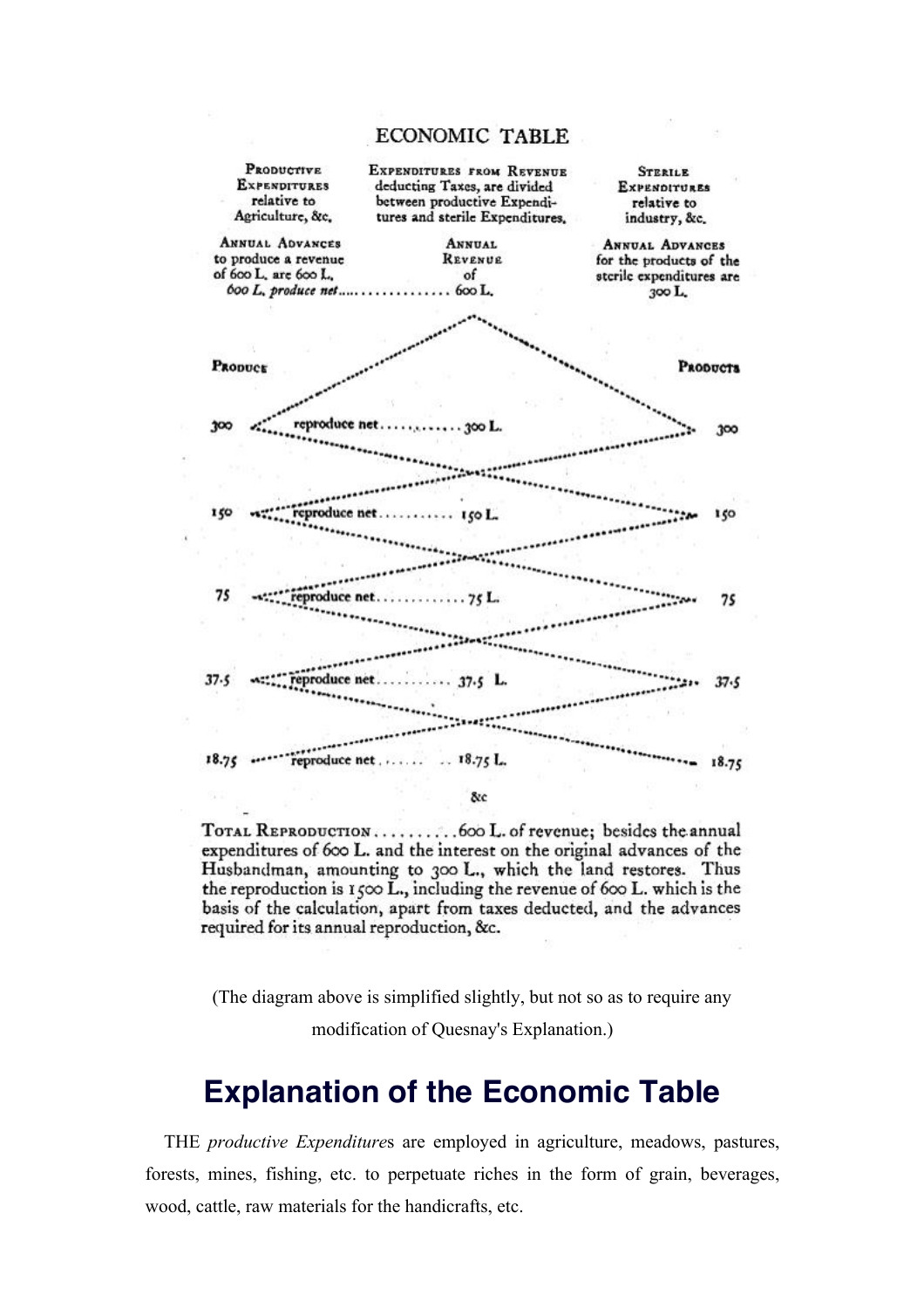The *sterile Expenses* are made upon handicraft products, housing, clothing, interest on money, servants, commercial expenses, foreign commodities, etc.

The sale of the net product which the Cultivator has produced during the preceding year, by means of the *annual Advances* of 600 livres employed in agriculture by the Farmer, furnishes the proprietor a *revenue* of 600 livres.

The *annual advances* of 300 livres in sterile expenses are employed for the capital and the expenses of commerce, for the purchase of raw materials for the handicrafts, and for the subsistence and other needs of the artisan until he has finished and sold his product.

Of the *600 livres of revenue*, one half is spent by the Proprietor on purchases from the productive class, such as bread, wine, meat, etc., and the other half on purchases from the sterile class, such as clothing, furnishings, implements, etc.

These expenditures may incline more or less to one side or the other, as the spender goes in more or less for luxury in the way of subsistence or luxury, in the form of ornamentation. Here the average situation is taken, where the reproductive expenditures renew the same revenue from year to year. But it is easy to see what changes would be caused in the annual reproduction of revenue, as the sterile expenditures or the productive expenditures became more or less important than the other: it is easy, I say, to tell this from the very changes which would take place in the table. For, suppose that luxury in the form of ornamentation should increase by a sixth in the case of the Proprietor, by a sixth in the case of the Artisan, and by a sixth in the case of the Cultivator, the reproduction of revenue would fall from 600 livres to 500 livres. If, on the contrary, an increase of expenditure of the same extent occurred in the consumption or the exportation of raw materials, the reproduction of revenue would rise from 600 livres to 700 livres, and so on. Thus we see that an excess of luxury in the way of decoration may quickly ruin with magnificence an opulent Nation.

The 300 livres of revenue which were devoted to productive expenditures in the table bring back to this class, in money, *advances* which reproduce 300 livres net, which make up a part of the reproduction of the Proprietor's revenue; And by the distribution of the remaining sums which return to this same class, the total revenue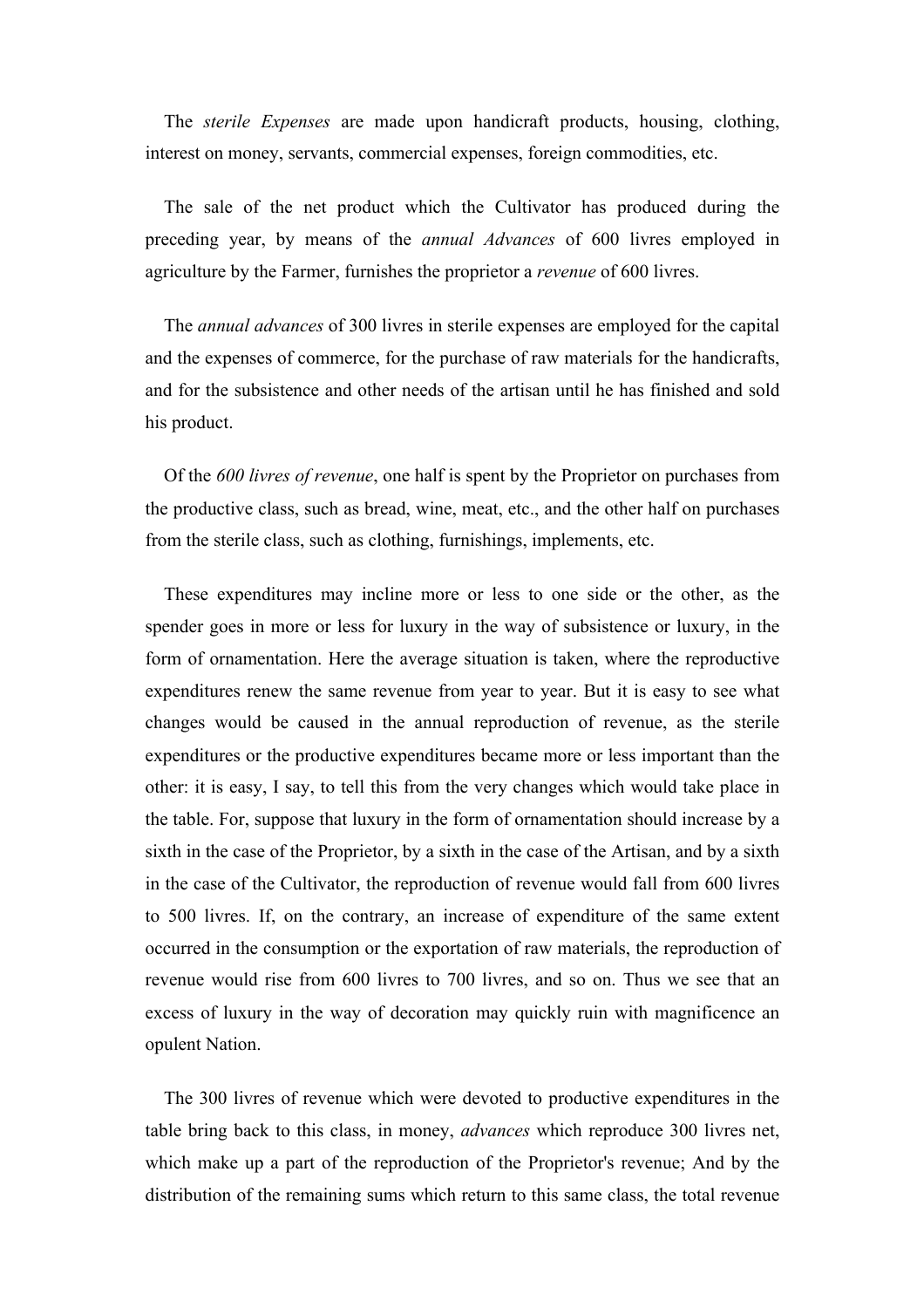is reproduced yearly. These 300 livres I say, which return to the productive class at first through the sale of the products which the Proprietor buys of them, are spent by the Farmer, half upon the consumption of products furnished by this same class, and the other half upon clothing, implements, tools, etc. which he buys of the sterile class. And they arise again with the net product.

The 300 livres of the Proprietor's revenue which were devoted to sterile expenditures are spent by the artisan, half on productive expenditures in the purchase of subsistence, raw materials, and for foreign commerce; the other half is distributed among the sterile class itself for living expenses, and to restore the *advances*. This circulation and this reciprocal distribution continues by subdivisions in the same order, down to the last penny of the sums which pass reciprocally from one class of expenditures to the other class of expenditures.

Circulation brings 600 livres to the sterile class, from which it is necessary to deduct 300 livres for the *annual advances*, leaving 300 livres for wages. These wages are equal to the 300 livres which this class receives from the productive class, and the *advances* are equal to the 300 livres of revenue which go to this same sterile class.

The productions of the other class amount to 1200 livres, after deducting taxes, tithes, and interest on the *advances* of the Husbandman, which will be considered separately, in order to avoid undue complications in analyzing the expenditures. In the expenditure of the 1200 livres of production, the Proprietor of the revenue buys 300 livres of them. Another 300 livres goes to the sterile class, of which a half, or 150 livres, is consumed for subsistence by this class; the other half, or 150 livres, being taken for foreign commerce, which comes under this same class. Finally, 300 livres are consumed in the productive class, by the men who produce them, and 300 livres for feeding and care of the cattle. Thus of the 1200 livres of product this class expends 600 livres, and its advances of 600 livres are returned to it in money through the sales which it makes to the Proprietor and to the sterile class. An eighth of the total product enters into foreign commerce, either as exports or for raw materials and subsistence for the workers of the country who sell their products to the other Nations. The sales of the Merchant balance the purchases of merchandise and of gold and silver which are obtained from abroad.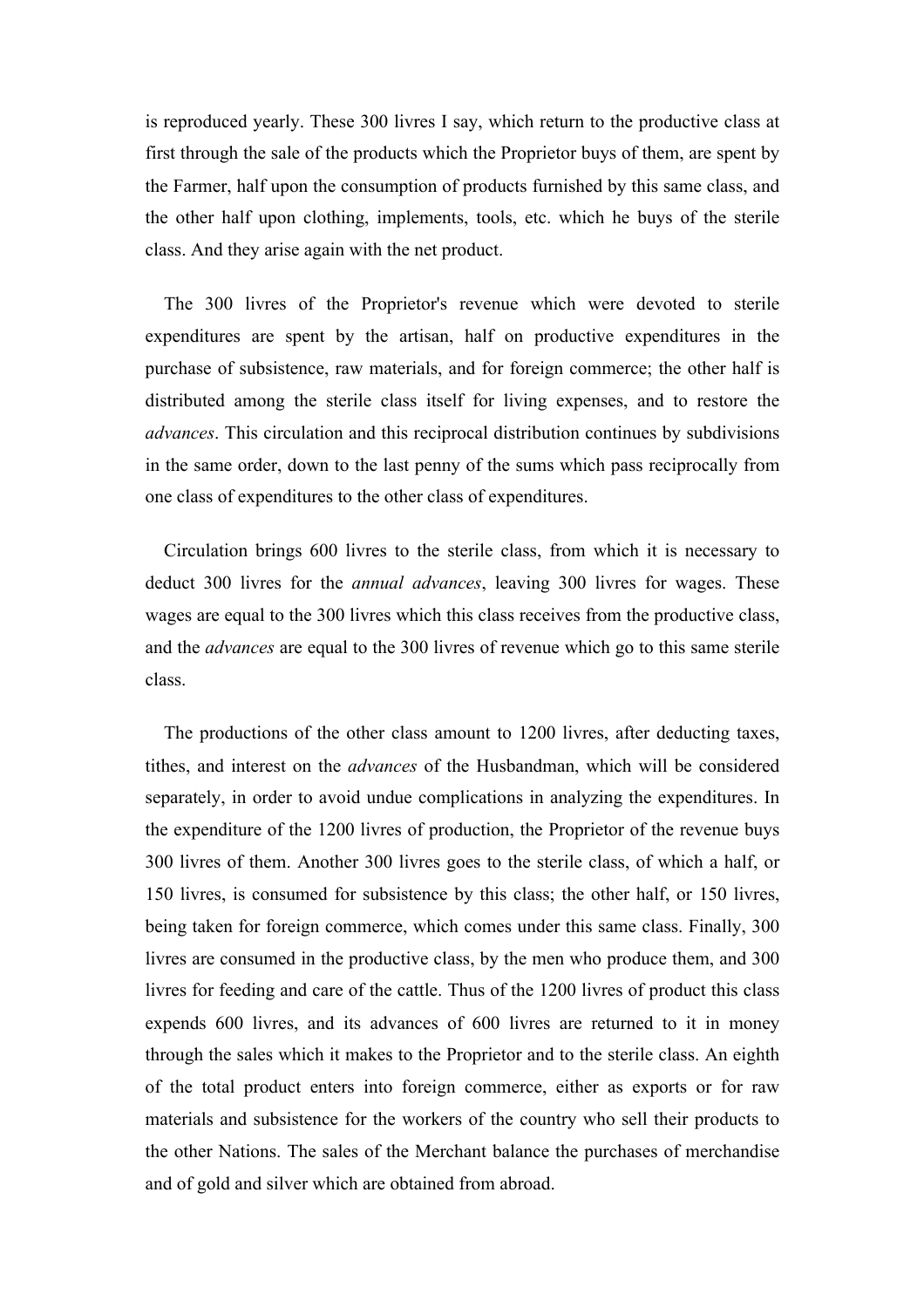Such is the distributive order of the consumption of the native products among the different classes of citizens, and such is the idea we should have of the practice and the extent of the foreign commerce of a flourishing agricultural Nation.

The reciprocal traffic of one class with the other distributes the revenue of 600 livres from one side to the other; giving 300 livres to each side, over and above the *advances* which are conserved. The Proprietor subsists by means of the 600 livres which he spends. The 300 livres distributed to each class, added to the product of the taxes, the tithe, etc., which are added to them, can support a man in one or the other class: thus 600 livres of revenue and the supplementary sums can furnish subsistence to three heads of families. On this basis, 600 millions of revenue can furnish subsistence to three million families of four persons of all ages each.

The expenses furnished by the annual advances of the productive class, which also are renewed each year, and of which about a half is spent on food for the cattle and the other half in paying wages to the men engaged in the work of this class, add 300 millions of expenditures which can, with the part of the other products which are added to them, furnish subsistence for another million heads of families.

Thus these 900 millions, which, not counting taxes, tithes, and the interest on the *annual advances* and on the original advances of the Husbandman, would be renewed annually from the landed property, could furnish subsistence to sixteen million persons of all ages, according to this order of circulation and distribution of the annual revenues.

By circulation we mean here the purchases at first hand, paid for out of the revenue which is distributed among all the classes of men, excepting commerce, which multiplies purchases and sales without multiplying things, and which is only an increase of sterile expenditures.

The riches of the productive class of a Nation where the Proprietors of the land have constantly 600 millions of revenue may be evaluated as follows.

A revenue of 600 millions for the Proprietors assumes in addition 300 millions in taxes, and 150 millions for the tithe of the annual product, including all the charges, levied on those subject to the tithe: This makes a total of 1 billion 50 millions,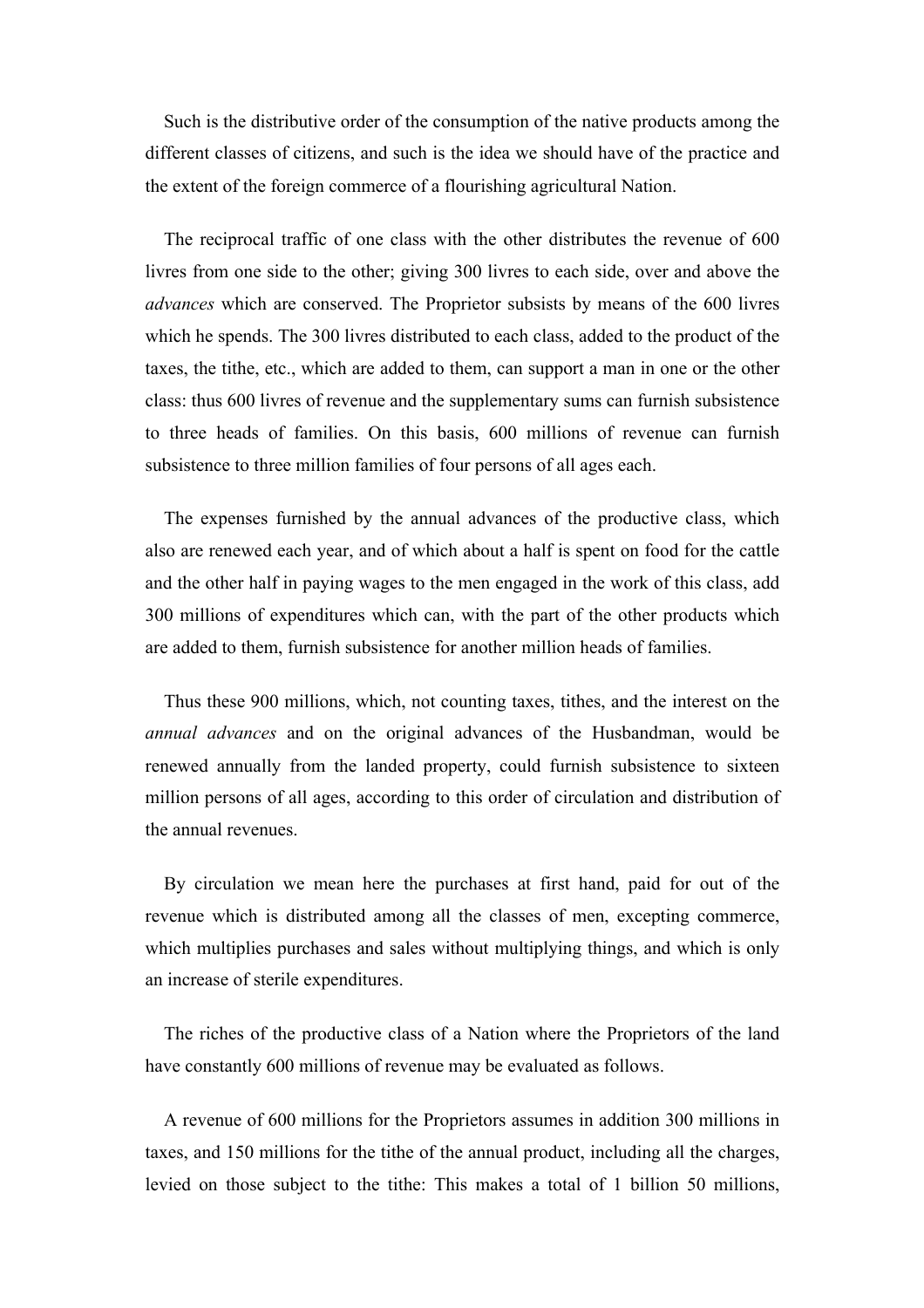including the revenue: In addition there are the reproduction of 1 billion 50 millions of annual advances, etc and 110 millions of interest on these advances at 10 per 100: making a grand total of 2,210,000,000 livres.

In a kingdom having many vineyards, forests, meadows, etc. there would be only about two-thirds of these 2 billions 210 millions which would be obtained by the labor of the plow. This part would require, in a good State of large-scale cultivation carried on by horses, the employment of three hundred thirty-three thousand three hundred thirty-four plows at no acres of land per plow, three hundred thirty-three thousand three hundred thirty-four men to direct them, and 40 million acres of land.

This culture may, with 5 or 6 billions of advances, be extended in France to more than 60 million acres.

We are not speaking here of small-scale cultivation carried on with oxen, in which more than a million plows would be needed, and about 2,000,000 men to exploit 40 million acres of land, which would yield only two-fifths as much as large-scale cultivation does. This small-scale cultivation to which the Cultivators are reduced, from lack of riches to make the original *advances*, is carried on at the expense of the landed property itself, employed to a great extent for the expenses, and by excessive annual expenditures for the subsistence of the multitude of men occupied in this form of cultivation, which absorb almost all the product. This ungrateful cultivation, which reveals the poverty and the ruin of the Nations where it prevails, has nothing to do with the order of the Table, which is arranged on the basis of half of the employment of a plow, where the annual advances can, in conjunction with the fund of original advances, produce one hundred per cent.

The total original advances required for the establishment of a plow in large-scale cultivation, for the first fund for the purchase of cattle, tools, seed, food, up-keep, wages, etc, in the course of two years' work before the first harvest, are estimated at 1,000 livres; thus the total for three hundred thirty-three thousand three hundred thirty-four plows is 3,333,340/200 livres. (See the articles Farms, Farmers, Grains, in the Encyclopedie.)

The interest on these advances should amount to at least 10 per 100, for the products of agriculture are exposed to ruinous accidents, which in ten years destroy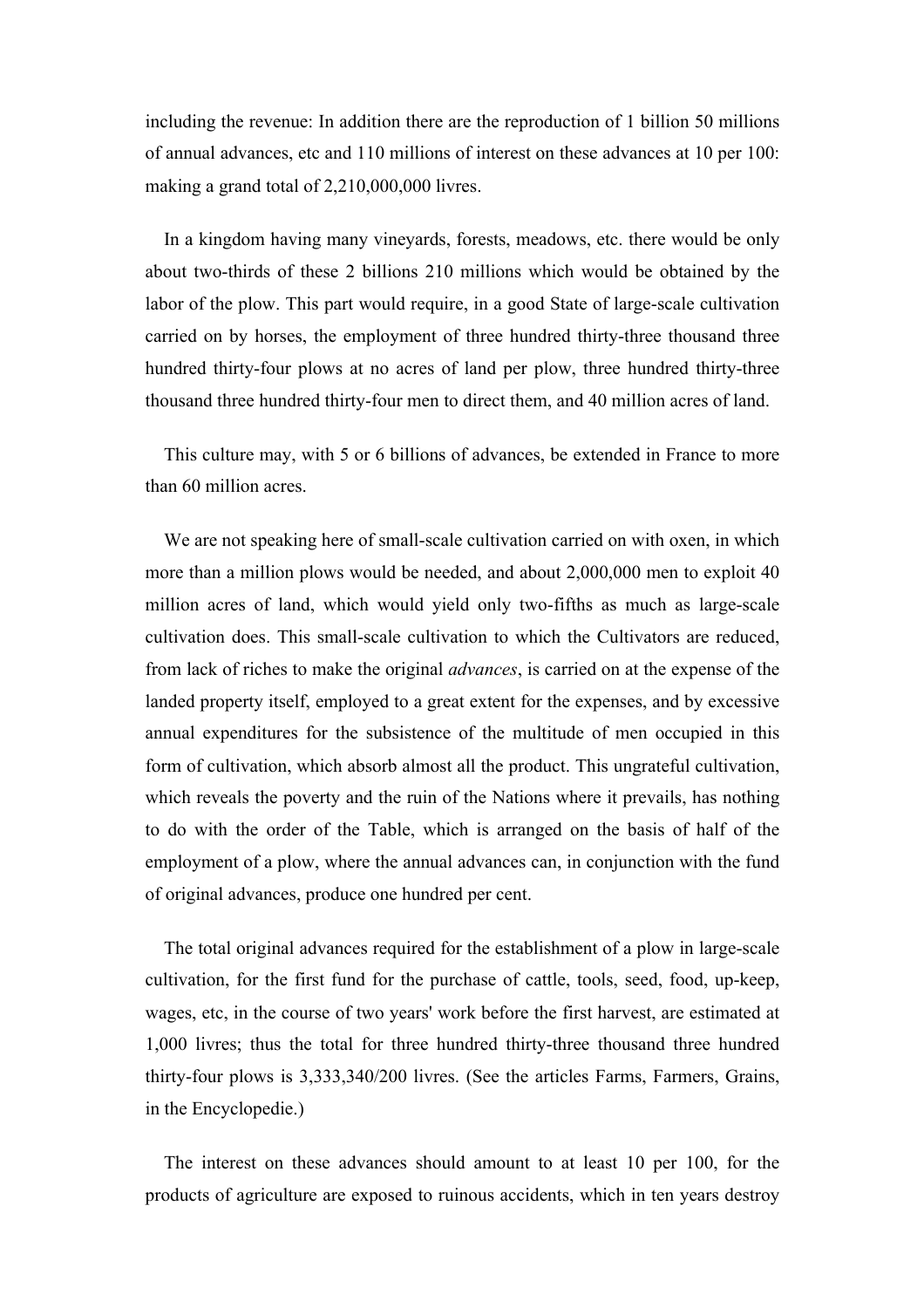the value of at least one year's crop. These advances demand, moreover, much upkeep and renewals; hence the total of interest on the original advances for establishing the Husbandmen is 333, 322,000 livres.

The meadows, vineyards, ponds, forests, etc. require slight original advances on the part of the Farmers. The value of these advances may be reduced, including the original expenses for plantings and other work done at the expense of the Proprietors, to 1,000,000,000 livres.

But vineyards and gardens require large annual advances, which, taken in connection with those of the other parts, may on the average be included in the total of annual advances set forth above.

The total annual reproduction in net product, in annual advances with the interest thereon, and' in interest on the original advances, reckoned in conformity with the order of the table, is 2,543,322,000 livres.

The territory of France could produce as much and even much more.

Of this sum of 2,543,322,000 livres, 525 millions constitute half of the reproduction of the annual advances employed in feeding the cattle: leaving (if all taxes go back into circulation, and if they do not encroach upon the advances of the Husbandmen) 2,018,322,000 livres.

This makes, FOR THE EXPENDITURE OF MEN, on the average 504,580,500 livres for each million heads of families, or for each head of a family 562 livres, which accidents reduce to about 530 livres. On this footing a State is rich, and men live comfortably there.

We' are speaking of an opulent Nation which possesses a territory and advances which yield annually, and without wasting away, 1 billion 50 millions of net product; but all these riches kept up successively by this annual product may be destroyed or lose their value, in the decadence of an agricultural Nation, by the mere wasting away of the productive advances, which may make great headway in a short time as a result of eight principal causes: